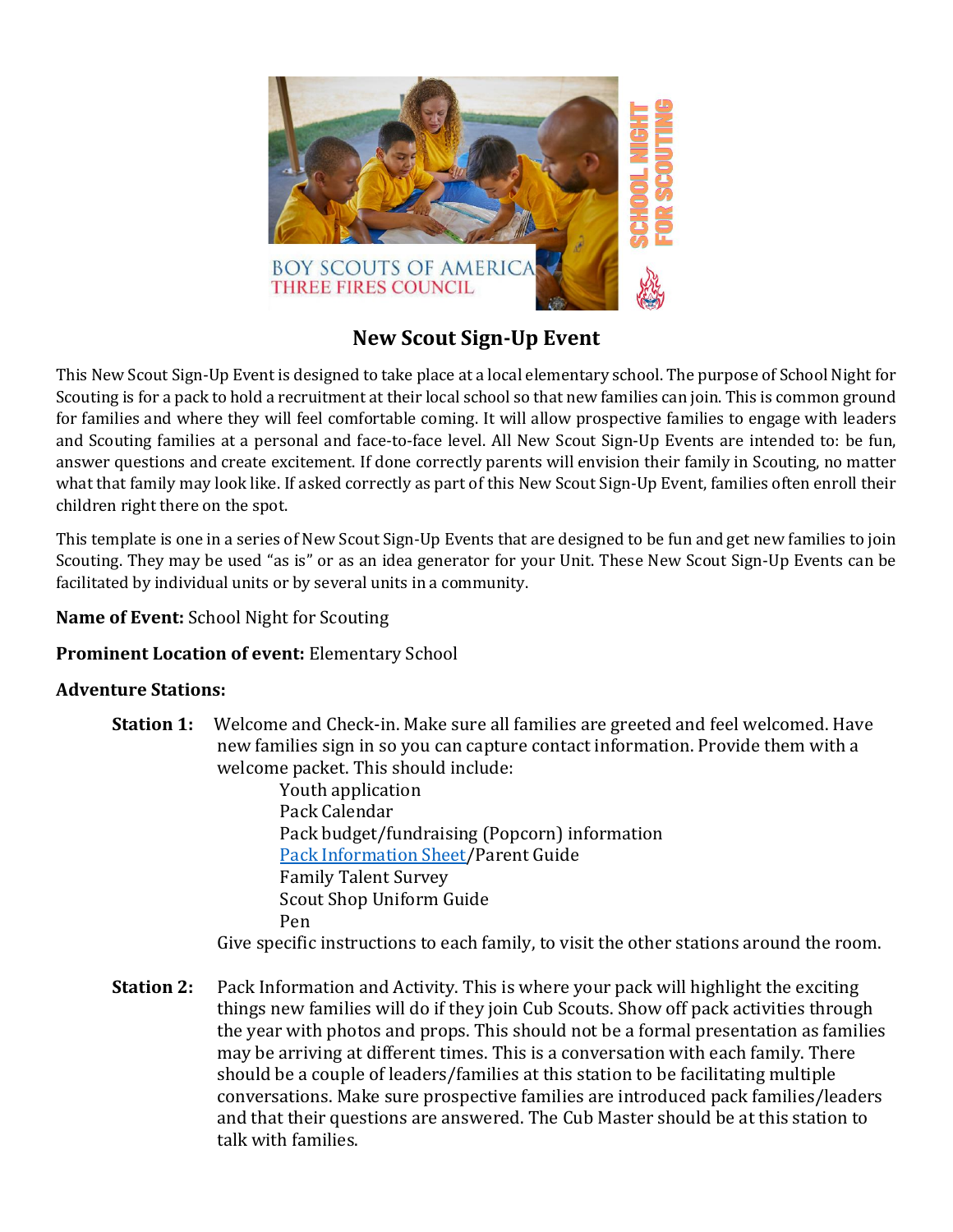Have an activity for kids to be doing. For ideas Click Here. This will give kids something to do while parents talk to pack volunteers.

- **Station 3:** This is where new families' complete applications and sign up to join. Pack volunteers should be on hand to answer any follow up questions and to help families complete the youth application. The Committee Chair should be at this station. Payment should also be collected at this station. Things to remember:
	- Most families come with the intention of signing up. However, they need to be directly asked to do so. Make sure every family is personally asked to join. [Click Here](https://threefirescouncil.org/cost-of-cub-scouting/) for information on the Cost of Scouting.
	- The cost of joining needs to be clearly explained and broken down along with opportunities for fundraising and scholarships.
	- Make sure to check applications for completeness before families leave and have them signed by the Cubmaster.

Families that join should be given a Free Bobcat Adventure Kit for each New Scout. Families that did not signup should feel welcomed to the next pack meeting or activity to learn more.

**Station Volunteers:** Use current Pack Scouts, Volunteers and Parents to help run stations.

- **Station 1:** New Member Coordinator. Make sure all Scouting families know they should be mingling and meeting non-Scout families.
- **Station 2:** Cub Master and other Cub Scout families.
- **Station 3:** Committee Chair and other pack leaders.

| 50 Days Out | Review Recruitment Guidebook for how to promote event.                                         |
|-------------|------------------------------------------------------------------------------------------------|
| 45 Days Out | Make necessary reservation with School.                                                        |
| 45 Days Out | Put on unit calendar and promote to Cub Scout families.                                        |
| 30 Days Out | Get Peer-to-Peer cards to families so they can invite non-Scout friends.                       |
| 30 Day Out  | Recruit and brief Volunteers, Parents and Scouts to help.                                      |
| 30 Days Out | Complete Recruitment Material Order Form.                                                      |
| 20 Days Out | Social Media Event Created (Council will create when the Material Order Form is<br>completed). |
| 14 Days Out | Get Recruitment packet/supplies from Scout Office.                                             |
| 14 Days Out | Prepare other needed Materials and Supplies.                                                   |
| 10 Days Out | Put up Fliers and Yard Signs to promote event.                                                 |
| 7 Days Out  | Fliers and Cub Chats at local Schools if allowed.                                              |
| 5 Days Out  | Confirmation and Reminders to Pack and those helping with the event.                           |
|             |                                                                                                |

**Timeline:** Below is a suggested timeline to make sure your event is a success.